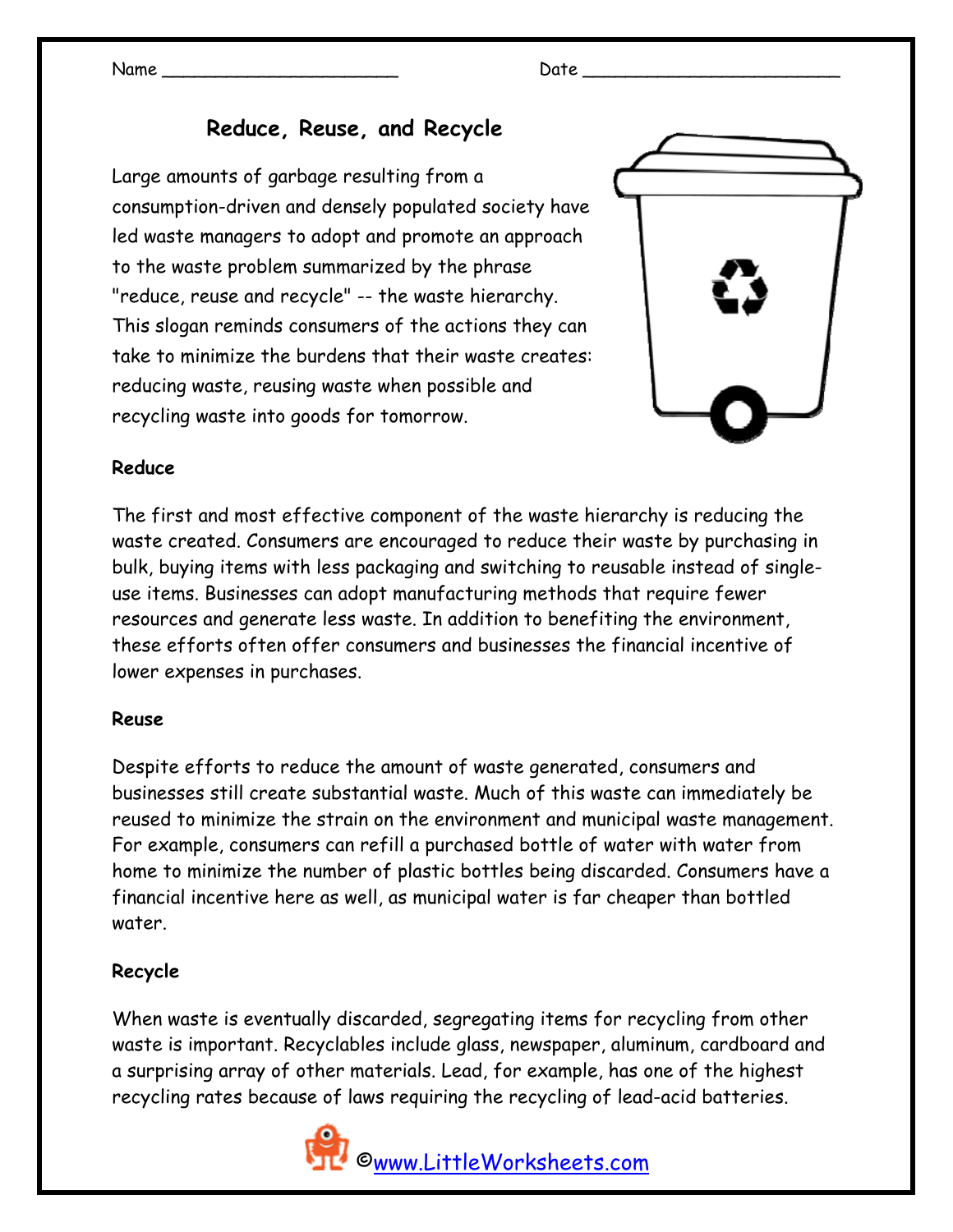| Name | <br>.)ate<br>. |  |
|------|----------------|--|
|      |                |  |

# **Reduce, Reuse, and Recycle Multiple Choice Questions**

#### **1. Which of the following shows the correct hierarchy?**

- a) Recycle, Reduce, Reuse
- b) Reuse, Recycle, Reduce
- c) Reduce, Reuse, Recycle
- d) Refuse, Refuge, Rufus

#### **2. Consumers are encouraged to reduce their waste by**

- a) Purchasing in bulk
- b) Switching to re-useable
- c) Buying items with less packaging
- d) All of the above

## **3. Reuse of stuff would**

- a) Minimize the strain on the environment
- b) Help municipal waste management
- c) Both a and b option
- d) Be difficult and time consuming

## **4. Which of the following is recyclable material?**

- a) Aluminum
- b) Glass
- c) Cardboard
- d) All of the above

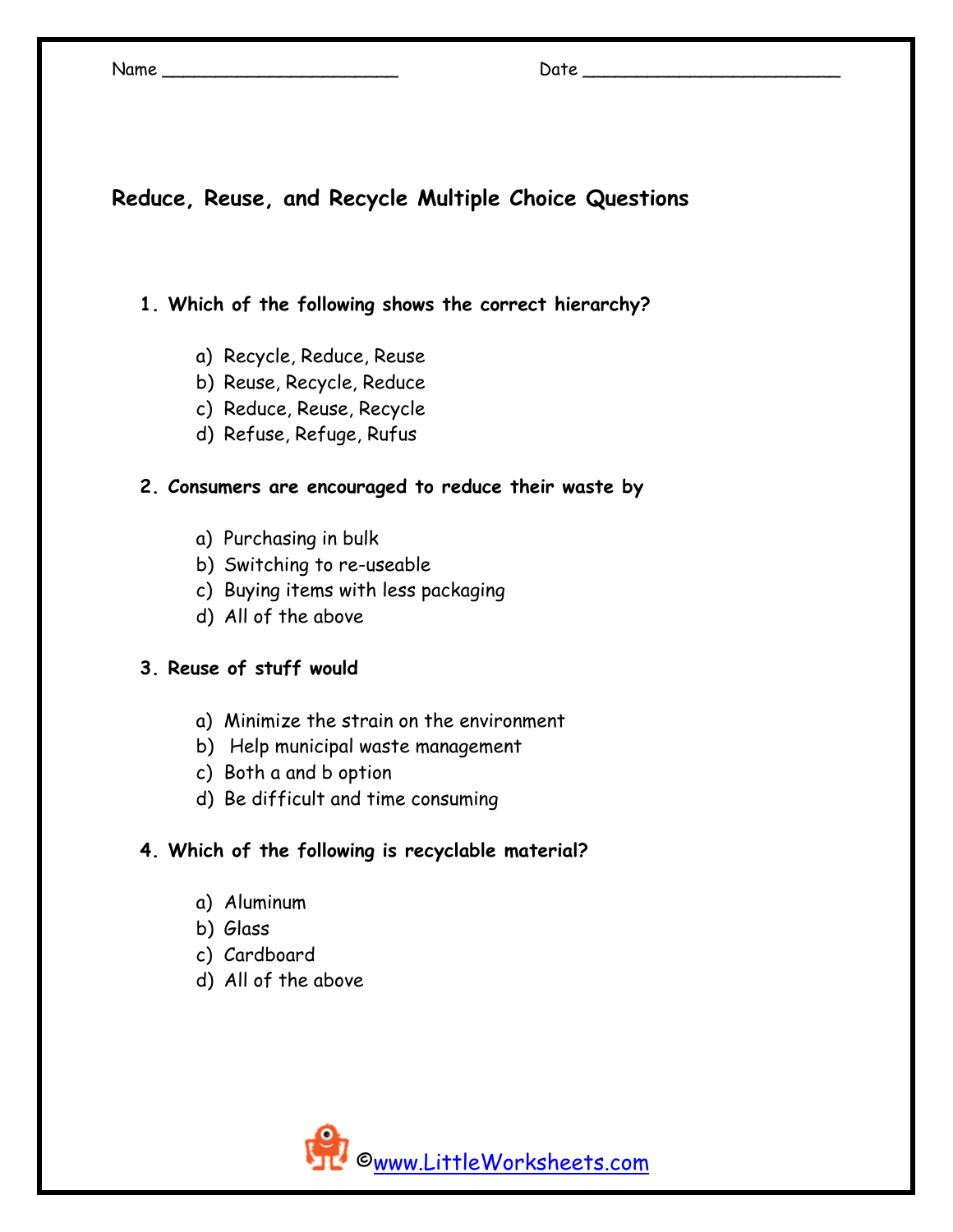# **Reduce, Reuse, and Recycle**

**Answers** 

1. c 2. d 3. c

4. d

# **Explanation of Answers**

- 1. "Reduce, reuse and recycle" -- the waste hierarchy. This slogan reminds consumers of the actions they can take to minimize the burdens that their waste creates: reducing waste, reusing waste when possible and recycling waste into goods for tomorrow.
- 2. Consumers are encouraged to reduce their waste by purchasing in bulk, buying items with less packaging and switching to reusable instead of singleuse items.
- 3. Much of the waste can immediately be reused to minimize the strain on the environment and municipal waste management.
- 4. Recyclables include glass, newspaper, aluminum, cardboard and a surprising array of other materials.